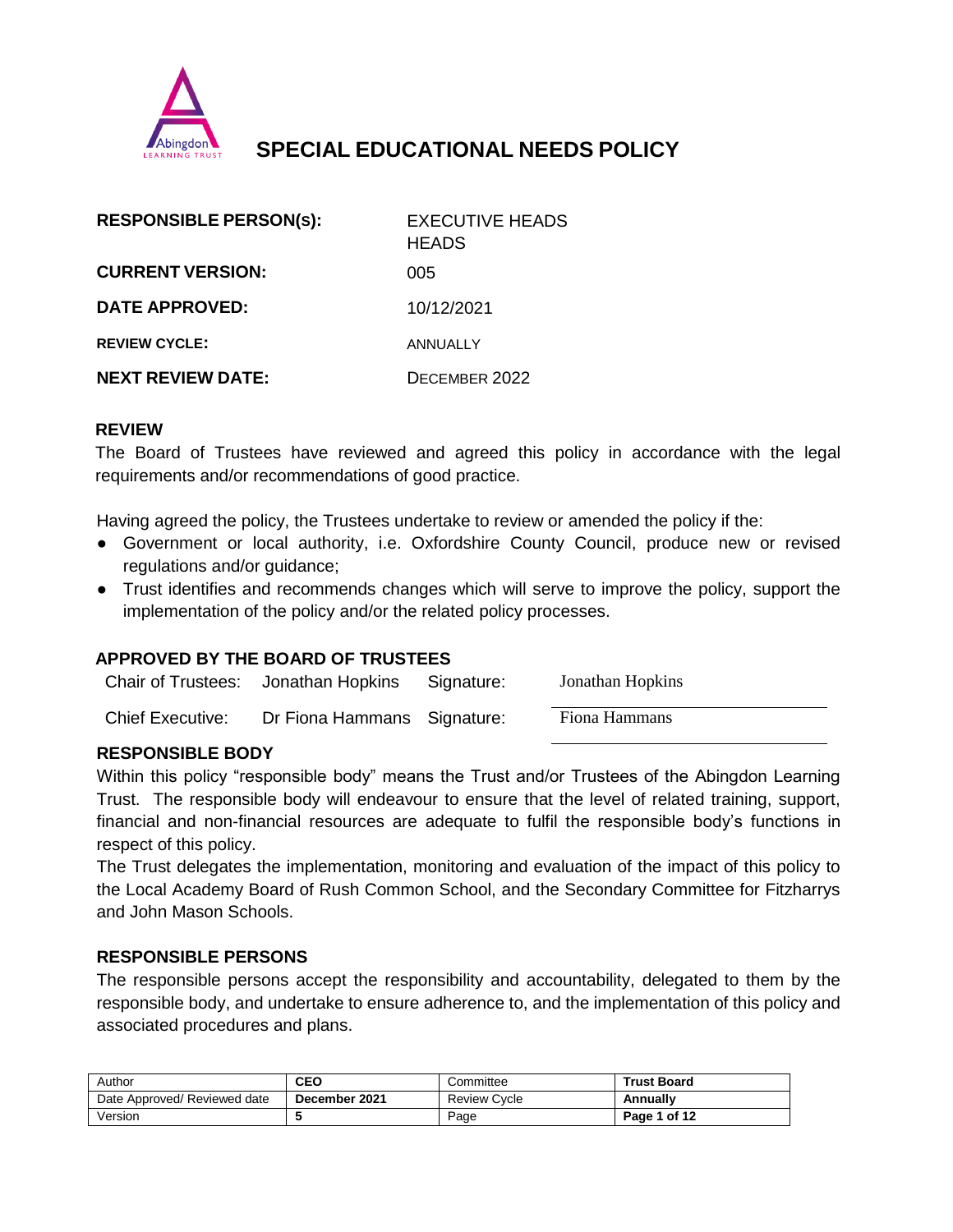| <b>CONTENTS</b>                                             | Page           |
|-------------------------------------------------------------|----------------|
| <b>SCHOOL ARRANGEMENTS</b>                                  |                |
| Definition & Aims                                           | 3              |
| Roles & Responsibilities                                    | 3              |
| Co-Coordinating & Managing Provision                        | 6              |
| <b>Admissions Arrangements</b>                              | $\overline{7}$ |
| Specialisms & Special Facilities                            | 7              |
| <b>IDENTIFICATION, ASSESSMENT AND PROVISION</b>             |                |
| <b>Allocation Of Resources</b>                              | 8              |
| Identification, Assessment & Review                         | 8              |
| <b>Curriculum Access &amp; Inclusion</b>                    | 9              |
| <b>Evaluating Success</b>                                   | 10             |
| <b>Arrangements For Complaints</b>                          | 10             |
| PARTNERSHIP WITHIN AND BEYOND THE SCHOOL                    |                |
| <b>Partnership With Parents</b>                             | 11             |
| The Voice Of The Child                                      | 11             |
| Links With Other Agencies, Organisations & Support Services | 11             |
| Links With Other Schools & Transfer Arrangements            | 12             |
| Staff Development & Appraisal                               | 12             |

| Author                       | CEO           | Committee    | <b>Trust Board</b> |
|------------------------------|---------------|--------------|--------------------|
| Date Approved/ Reviewed date | December 2021 | Review Cycle | Annually           |
| Version                      |               | Page         | Page 2 of 12       |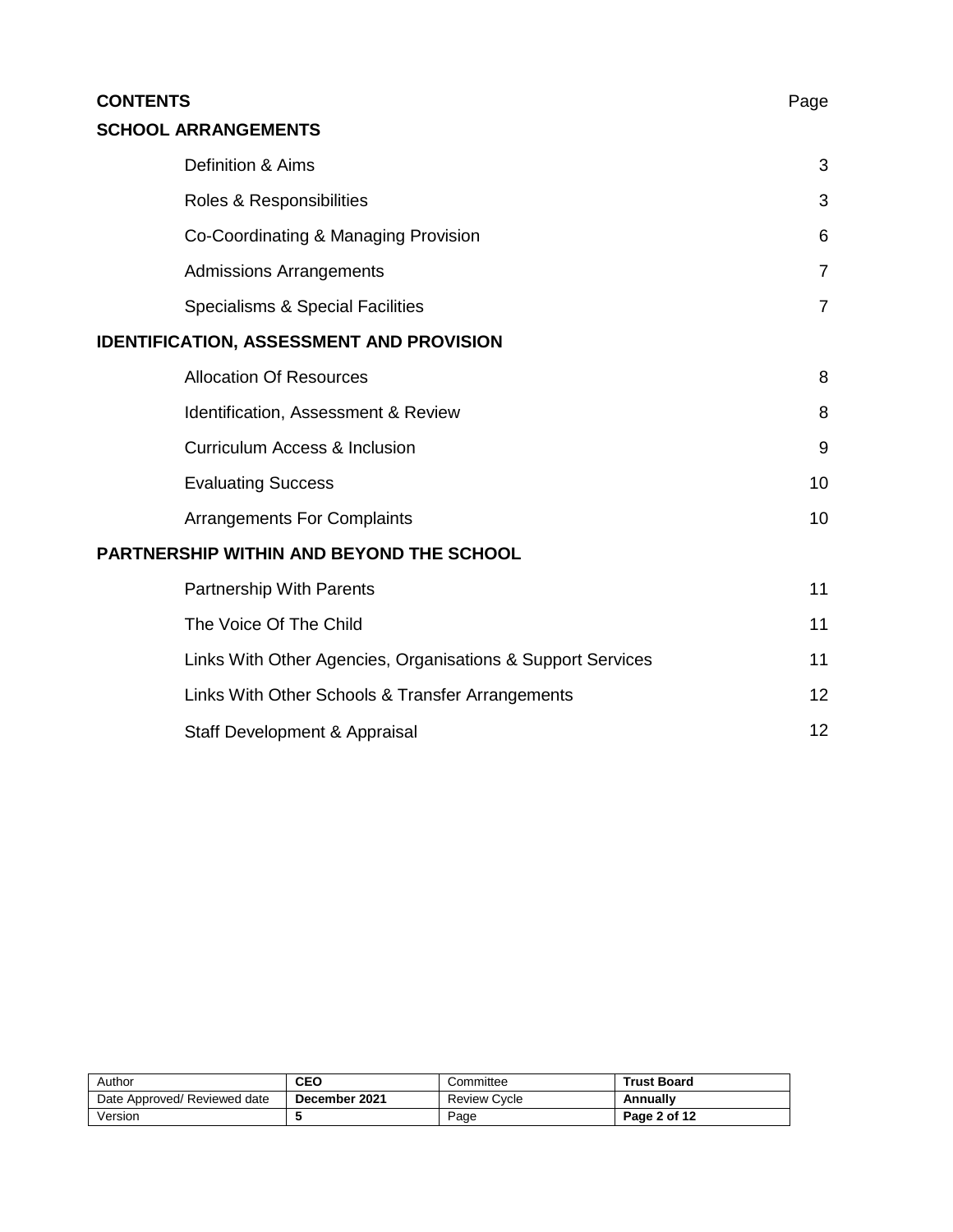# **ARRANGEMENTS WITH THE RESPONSIBLE BODY'S SCHOOLS**

#### 1.0 **DEFINITION & AIMS**

#### **Definition**

A pupil has special educational needs if they have a learning difficulty that calls for special educational provision to be made i.e. a provision different from or additional to that normally available to pupils the same age. We recognise that:

"*High quality teaching that is differentiated and personalised will meet the individual needs of the majority of children and young people. Some children and young people need educational provision that is additional to or different from this. This is special educational provision under Section 21 of the Children and Families Act 2014*."(SEND 2014, 1.24)

#### **Aims**

The responsible body:

- strives to be an inclusive learning community based on the principle that a creative and personalised education is an entitlement for each pupil;
- recognises that each pupil has individual and unique needs;
- accepts that some pupils require more support than others;
- appreciates that the SEN code of practice (2014) and the government publication *Removing Barriers to achievement (*DfES, 2004d: para 2.1) identify causes of barriers to achievement and participation of pupils with SEN;
- endeavours to ensure that all school staff are able to identify such barriers within the classroom and throughout the school community and employ effective strategies to remove or minimise them.

In support of the above, the responsible body aims to:

- ensure that every teacher is committed to the success of every pupil;
- enable every pupil with the opportunity to experience success;
- identify and remove barriers to learning;
- promote individual confidence and resilience;
- give pupils with SEN equal opportunities to take part in all aspects of the school's provision, as far as is appropriate, with a broad and balanced curriculum;
- work collaboratively with pupils, teachers, parents and support services in securing progress and achievement for all our pupils;
- Identify, assess, record, and regularly review pupils' progress and needs using a graduated plan-do-review approach.

# 2.0 **ROLES & RESPONSIBILITIES**

Provision for pupils with SEN is a matter for the school as a whole. It is each teacher's responsibility to support pupils with SEN in his/her class, and to be aware that these needs may be present in different learning situations. All staff are responsible for helping to meet an individual's SEN, and for following the school's procedures for identifying, assessing and making provision to meet these needs.

| Author                       | CEO           | Committee    | <b>Trust Board</b> |
|------------------------------|---------------|--------------|--------------------|
| Date Approved/ Reviewed date | December 2021 | Review Cvcle | Annually           |
| Version                      |               | Page         | Page 3 of 12       |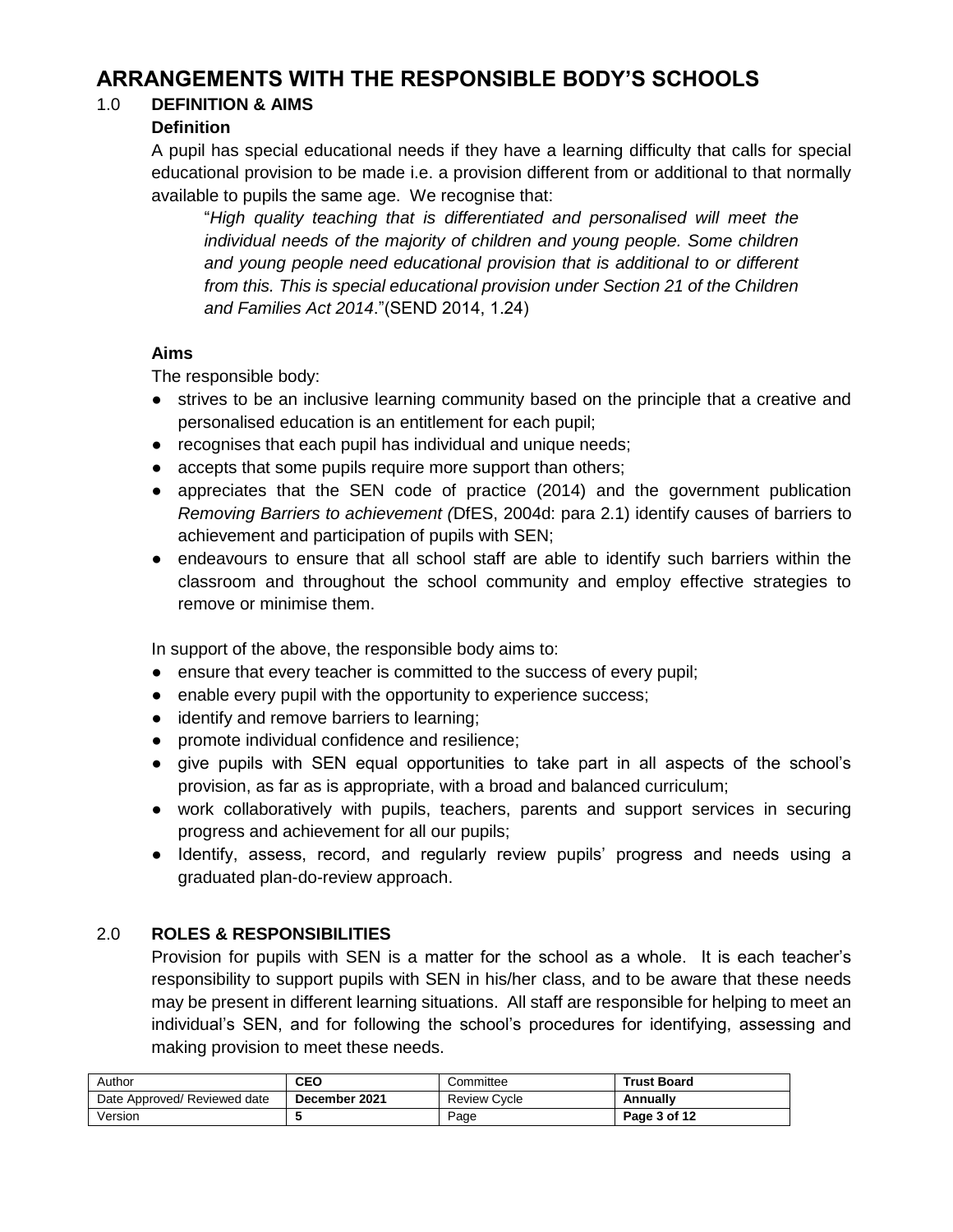The responsible body, in co-operation with schools' Local Academy Boards/Secondary Board and Heads, has a legal responsibility for determining the policy and provision for pupils with special educational needs - it maintains a general overview and each relevant local governance board has a member who takes interest in this aspect of their school.

# 2.1 **The Local Academy Board/Secondary Committee**

Ensure that the responsible body's Special Educational Needs policy is adhered to by the school's management and staff.

- Reports to parents on the implementation of the school's SEN policy through Annual Information Report to Parents
- Follows the Code of Practice for Special Educational Needs (2014)
- Is involved in the development and monitoring of the school's SEN policy.

# 2.2 **Head/Executive Head/Head of School**

Being the responsible person, the Head has responsibility for:

- The management of all aspects of the school's work, including provision for pupils with special educational needs.
- Keeping local governance informed about SEN issues, working closely with the special educational needs co-ordinator.
- The deployment of all special educational needs personnel within the school.
- The overall responsibility for monitoring and reporting to the school's local governance committee about the implementation of the SEN policy and the effects of inclusion policies on the school as whole.

# 2.3 **Special Educational Needs Co-ordinator**

The Special Educational Needs Co-ordinator (SENCo) is responsible for:

- Overseeing the day to day operation of the school's SEN policy
- Co-ordinating the provision for pupils with special educational needs, ensuring that an agreed, consistent approach is adopted
- Liaising with and advising other school staff
- Helping staff to identify pupils with special educational needs
- Carrying out detailed assessments and observations of pupils with specific learning problems
- Supporting class teachers in devising strategies, drawing up pupil profiles, setting targets appropriate to the needs of the pupils, and advising on appropriate resources and materials for use with pupils with special educational needs and on the effective use of materials and personnel in the classroom
- Liaising closely with parents of pupils with SEN through the development of appropriate reporting procedures and, where possible, the use of the School's SEN parent forum. This is intended to ensure that parents and carers are aware of the strategies that are being used and are involved as partners in the process
- Liaising with outside agencies, arranging meetings, and providing a link between these agencies, class teachers and parents

| Author                       | CEO           | Committee    | <b>Trust Board</b> |
|------------------------------|---------------|--------------|--------------------|
| Date Approved/ Reviewed date | December 2021 | Review Cycle | Annually           |
| Version                      |               | Page         | Page 4 of 12       |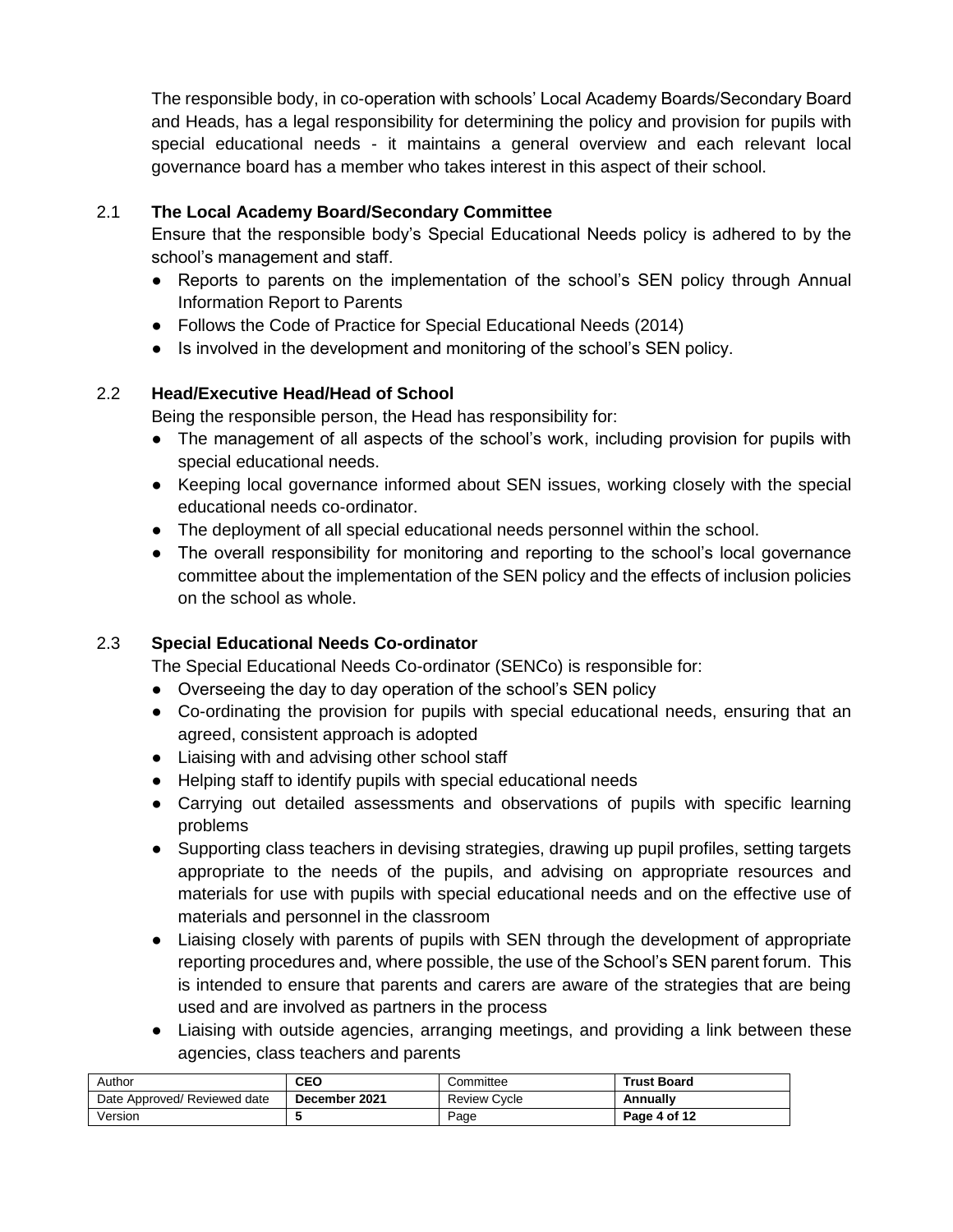- Maintaining the school's SEN register and SEN records
- Assisting in the monitoring and evaluation of progress of pupils with SEN through the use of existing school assessment information, e.g. class-based assessments/records, end of year QCA tests, SATs, mock exams, teacher assessments etc
- Contributing to the in-service training of staff managing the Learning Support Team
- Developing and evaluating appropriate interventions
- Evaluating the impact of quality first teaching through data analysis and classroom observations
- Liaising with the SENCos in partner primary and secondary schools to help provide a smooth transition from one school to the other
- Taking part in County SEN moderation.

#### 2.4 **SEN & Inclusion Administrator (if included in staffing structure)**

The SEN & Inclusion Administrator is responsible for:

- the day to day coordination of the teaching assistants
- providing administrative support for the SENCo in fulfilling statutory obligations around the management of Statements / EHCPs and the maintenance of the SEN register and SEN records

# 2.5 **Teachers & Form Tutors**

Teachers and Form Tutors are responsible for:

- Liaising with the SENCo on the SEN needs of their form group/classes
- Enabling parents to raise concerns with the SENCo through good communication and the use of the SEN referral form
- Supporting the development of pupil profiles
- Being fully aware of the SEN needs of their form/teaching groups
- Leading on specific pupils with SEN as key workers
- Ensuring that pupils with SEN in their classroom have opportunities to participate and achieve
- Being aware of the potential barriers to learning for the SEN pupils in their class
- Making themselves aware of the school's SEN Policy and procedures for identification, monitoring and supporting pupils with SEN
- Giving feedback to parents of pupils with SEN and supporting the development of pupil profiles and IEPs (or equivalent documents) through good communication with learning support staff during parent evenings
- Supporting the learning support department in the assessment of SEN pupils with EHCPs through providing reports for annual review meetings
- Including teaching assistants in planning for the needs of pupil within their class
- Ensuring that where a teaching assistant is deployed within a class, they are used to enable the subject teacher to spend more time with the SEN pupil rather than less.

| Author                       | <b>CEO</b>    | Committee           | <b>Trust Board</b> |
|------------------------------|---------------|---------------------|--------------------|
| Date Approved/ Reviewed date | December 2021 | <b>Review Cycle</b> | Annually           |
| Version                      |               | Page                | Page 5 of 12       |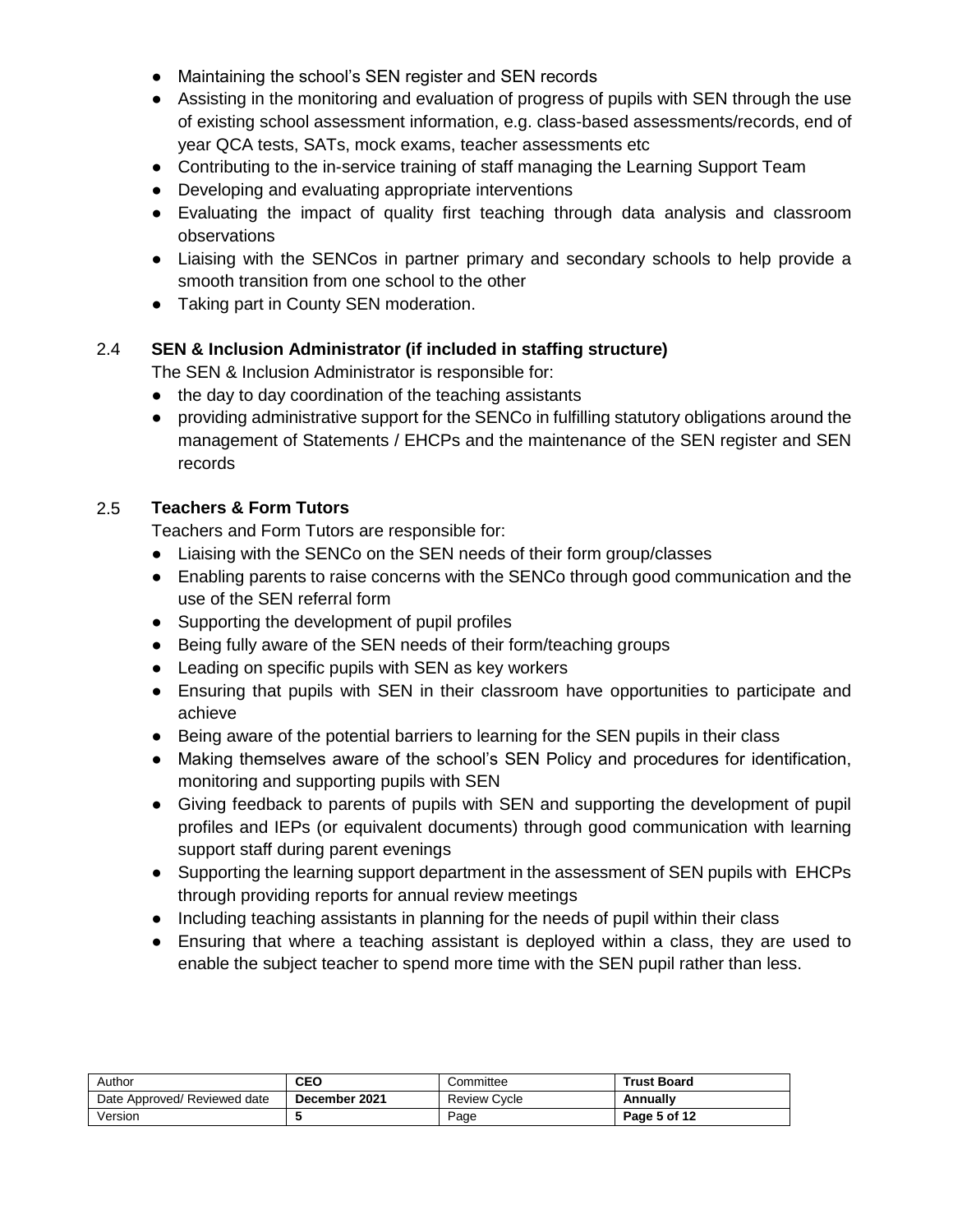# 2.6 **Directors of Faculty/Heads of Department/Head of Phase**

Where schools have these posts, such persons are responsible for:

- Working with the SENCo to ensure that effective inclusive practice is promoted throughout their subject/age range, and at secondary level:
- Ensuring a faculty SEN representative attends meetings with the SENCo
- Ensuring faculties consider the use of TAs and HLTAs within their department so that SEN pupils are making accelerated progress.

# 2.7 **Teaching Assistants**

Teaching Assistants work as part of a team with the SENCo and the teachers, supporting pupils' individual needs, and helping with inclusion of pupils with SEN within the class, and can often teach small groups of pupils – for example small phonics groups, or social skills groups. They play an important role in delivering interventions both in class and elsewhere, supporting quality first in-class teaching, developing pupil profiles, IEPs and monitoring progress. They contribute to and lead review meetings in order to help pupils with SEN to gain access to a broad and balanced curriculum. Teaching Assistants should:

- Be fully aware of the school's SEN policy and the procedures for identifying, assessing and making provision for pupils with SEN
- Use the school's procedures for giving feedback to teachers about pupils' responses to teaching assistants and strategies.
- Maintain records of their support and interventions with pupils.

# 2.8 **Higher Level Teaching Assistants**

Higher Level Teaching Assistants should work as part of a faculty/department/phase with direction from the Director of Faculty/Department/Phase Leader in supporting pupils' individual needs, or nominated SLT member, and helping with inclusion of pupils with SEN within the subject/year. They play an important role in delivering specific programmes within their subject to support identified pupils with specific needs. Higher Level Teaching Assistants will work with the SENCo in delivering appropriate interventions.

# 2.9 **Lunchtime Supervisors**

Lunchtime supervisors are given any necessary information relating to the supervision of pupils at lunchtime. They may meet the SENCo in relation to social and emotional and communication issues for particular pupils.

# 3.0 **CO-ORDINATING & MANAGING PROVISION**

The responsible body's (the appropriate local governance committee) approach to coordinating and managing provision is founded upon:

- sharing of expertise is welcomed and encouraged
- special educational needs is a part of the school development plan
- SEN is an item on staff meeting agendas and additionally the SENCo may attend Heads of Department/SLT meetings to highlight SEN issues
- where applicable, each department/phase has an SEN representative who meets with the SENCo

| Author                       | CEO           | Committee           | <b>Trust Board</b> |
|------------------------------|---------------|---------------------|--------------------|
| Date Approved/ Reviewed date | December 2021 | <b>Review Cycle</b> | Annually           |
| Version                      |               | Page                | Page 6 of 12       |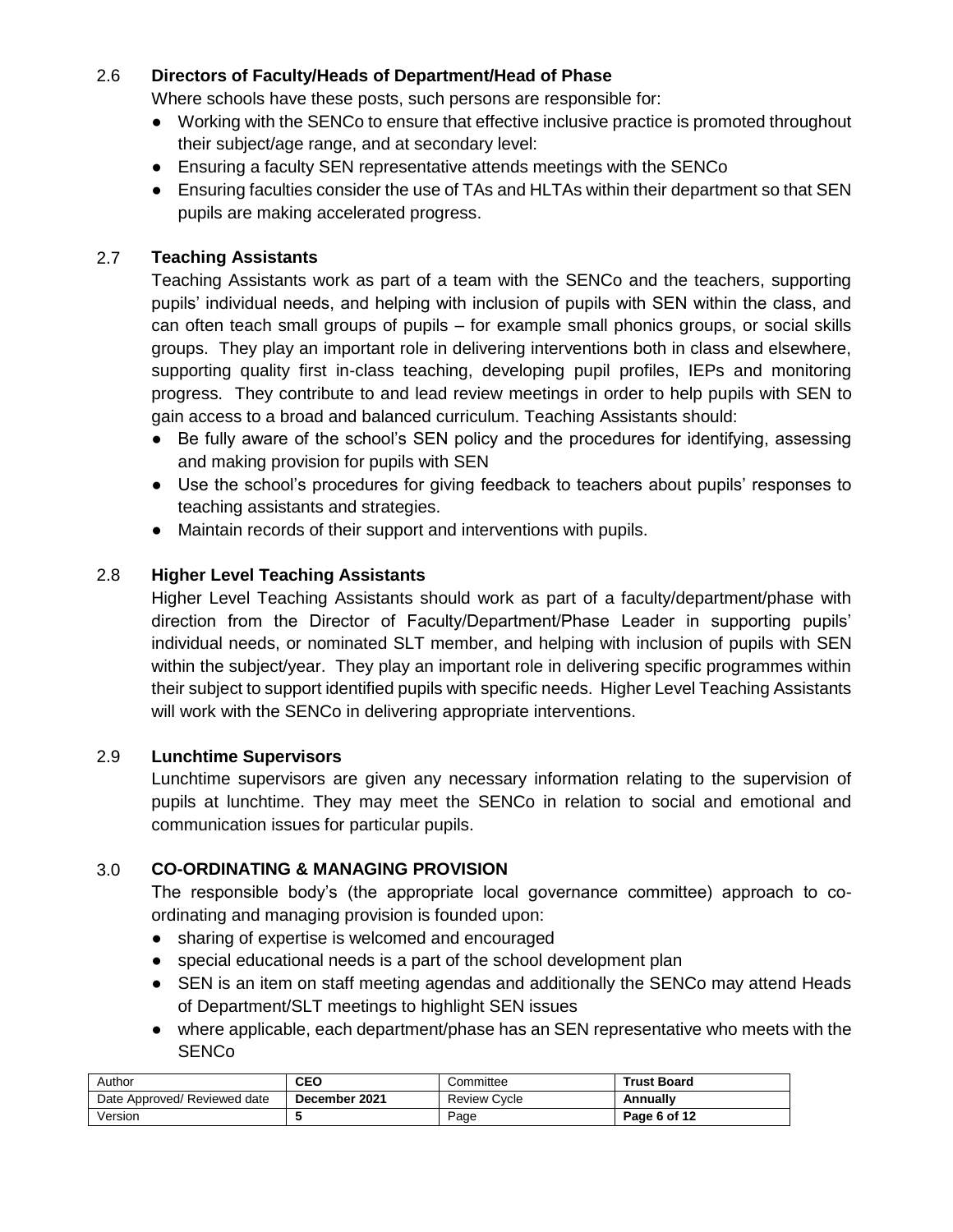- the SENCO meets regularly and formally with teaching assistants to review progress
- the SENCO ensures that regular meetings are held, to review Pupil Profiles and provision, and that parents are invited
- there is daily informal contact between all staff to monitor individual pupils and to discuss concerns
- pupils are involved as far as is practicable in discussions about their targets and provision
- the SENCo ensures that the following information is easily accessible to staff:
	- o the school's SEN policy
	- o the SEN register
	- o an overview of SEN provision from the school prospectus
	- o the school's internal arrangements.

#### 4.0 **ADMISSION ARRANGEMENTS**

The responsible body strives to enable its schools to be fully inclusive. It acknowledges the range of issues to be taken account of in the process of development. All pupils are welcome, including those with SEN and Disabilities, in accordance with the admissions policies.

#### 5.0 **SPECIALISMS & SPECIAL FACILITIES**

Within the responsible body's schools:

- All teaching staff are experienced teachers who are able to teach pupils with SEN. Additional training for teachers and teaching assistants is made available when necessary and appropriate, particularly training to meet the specific needs of an individual pupil.
- Curriculum adaptation is used to ensure access to learning and inclusive strategies are employed for high incidence needs such as Dyslexia and Speech Language and Communication needs, such as differentiated resources
- All staff are kept well informed about the strategies needed to manage pupils' needs effectively, and we try to ensure that other pupils understand and respond with sensitivity.
- Pupil support aims to encourage as much independence as possible within a safe and caring environment. We have access to the expertise of LA services and other agencies if it is required. Where necessary, the responsible body endeavours to ensure:
	- $\circ$  that there are toilet facilities specifically designed for disabled pupils on the ground floor;
	- o there are stair lifts and ramps.

| Author                       | CEO           | Committee           | <b>Trust Board</b> |
|------------------------------|---------------|---------------------|--------------------|
| Date Approved/ Reviewed date | December 2021 | <b>Review Cycle</b> | Annually           |
| Version                      |               | Page                | Page 7 of 12       |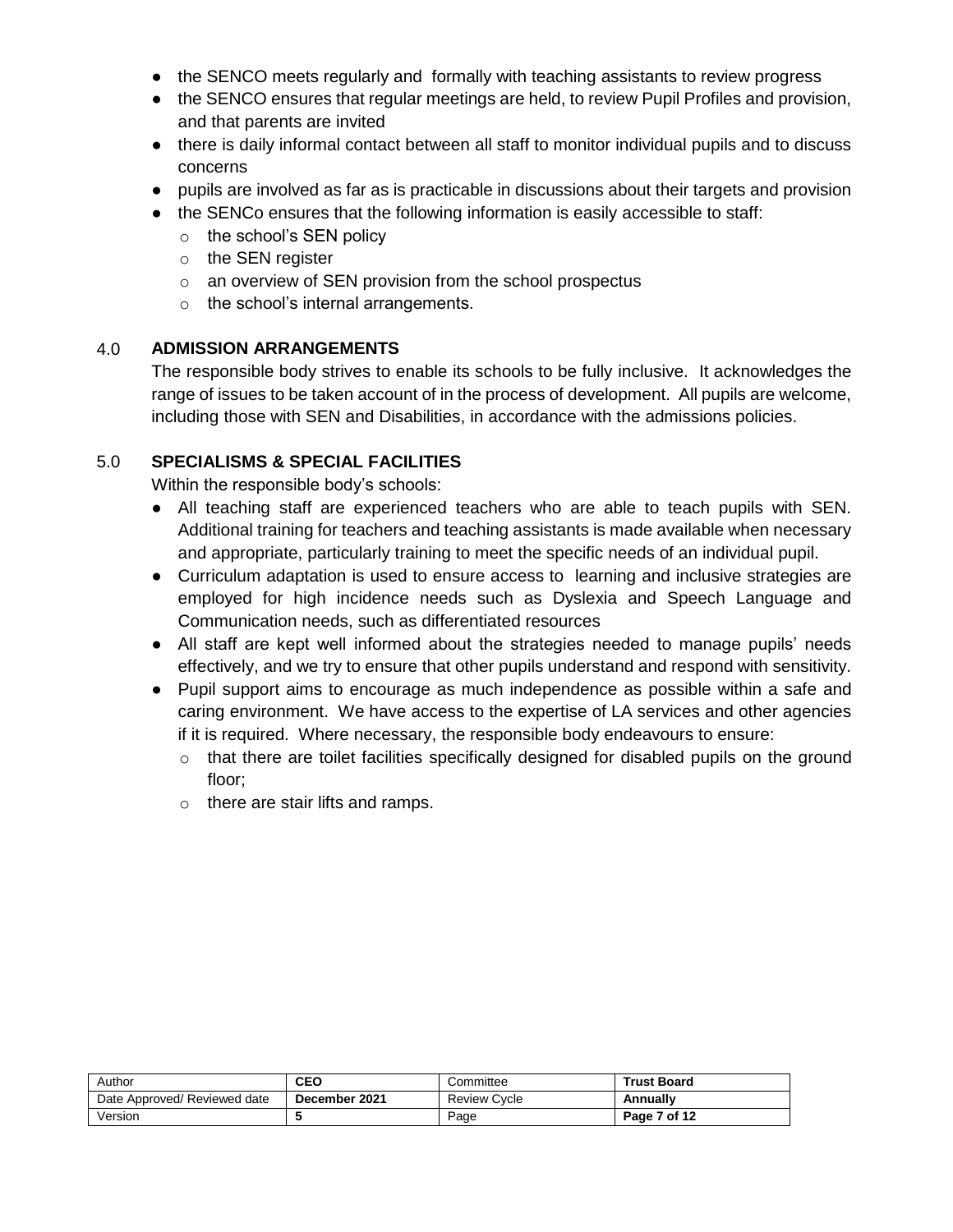# **IDENTIFICATION, ASSESSMENT & PROVISION**

# 6.0 **ALLOCATION OF RESOURCES**

The Head, SENCo and members of the local governance board of each school regularly monitor the needs of pupils with SEN. Resources are allocated according to need. The resources available include ancillary help, teacher time and materials, and these are dependent on the school's overall budget and additional funding relating to the specific needs of individual pupils in the school.

# 7.0 **IDENTIFICATION, ASSESSMENT & REVIEW**

The Code of Practice (2014) outlines a graduated response to pupils' needs, recognising that there is a cycle of assess, plan, do and review around the pupil. This cyclical approach involves regular review meetings in which interventions and additional support is wrapped around the pupil in accordance with need, and removed when no longer necessary.

A register is kept of pupils with SEN and made available electronically to staff. Pupils identified on this register may have persistent needs identified in accordance with the code of practice and local authority moderation criteria. Where concern is expressed that a pupil may have SEN, the class teacher and support staff take early action to assess and address the difficulties, a referral is made to the SENCo and appropriate action is taken. This action may include classroom observation to ensure that the pupil is experiencing good quality inclusive teaching.

The SENCo contacts the parent and a record of any intervention or assessment is kept by the school.

#### 7.1 **Categories of Special Educational Need**

The SEN Code of Practice recognises four broad areas of need:

- Communication and Interaction;
- Cognition and Learning, Behaviour;
- Emotional and Social Development, and
- Sensory and/or Physical.

| <b>Code of Practice needs</b>                   | <b>Categories</b>                                                    |                  |            |
|-------------------------------------------------|----------------------------------------------------------------------|------------------|------------|
| • Communication and interaction                 | • Language<br>• Autistic spectrum condition (ASC)                    |                  |            |
| • Cognition and learning                        | $\bullet$ Learning<br>· Specific learning difficulties e.g. Dyslexia |                  |            |
| • Social emotional & mental health difficulties | $\bullet$ SEMH<br>• Anxiety, depression, ADHD                        |                  |            |
| • Sensory and/or physical                       | $\bullet$ Hearing                                                    | $\bullet$ Visual | • Physical |

| Author                       | <b>CEO</b>    | Committee    | <b>Trust Board</b> |
|------------------------------|---------------|--------------|--------------------|
| Date Approved/ Reviewed date | December 2021 | Review Cycle | Annually           |
| Version                      |               | Page         | Page 8 of 12       |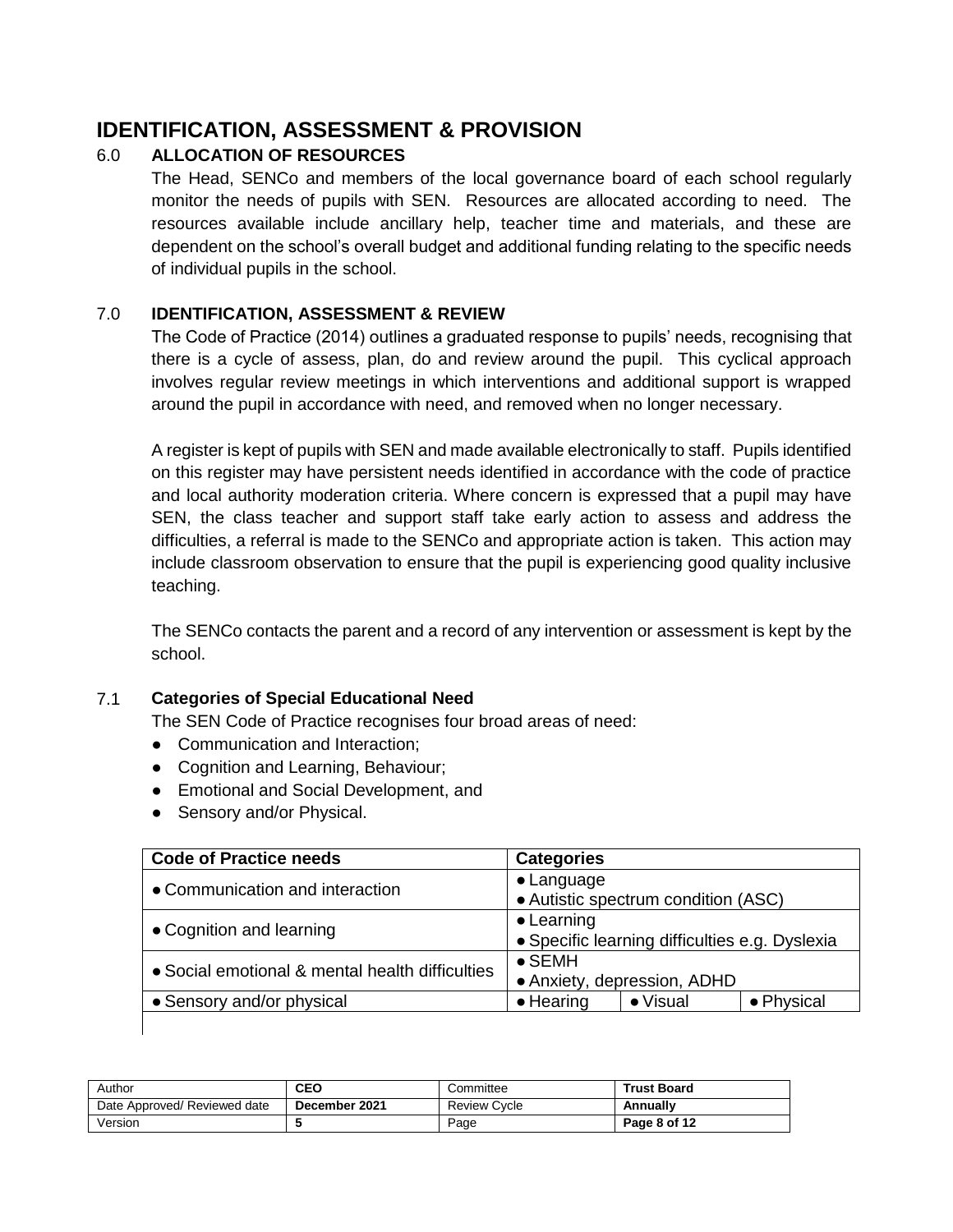#### 7.2 **Graduated Approach**

If a pupil transferring to one of the responsible body's schools has been identified as a pupil with additional needs, the SENCo will liaise with the parents and pupil prior to entry. A pupil profile will be developed alerting the teaching staff of potential barriers to learning. The school will assess the level of need through screening (such as CAT and reading age) as well as making in-class observations through teaching assistants, teacher and SENCo in-class support**.**

# 7.3 **Education Health Care Plan (EHCP)**

A small proportion of pupils require an EHCP. These pupils are likely to have severe or complex needs that require more specialist advice and support. Pupils who have been supported through the graduated approach but continue to have significant difficulties may benefit from an EHCP in which a range of educational and health care professionals can plan with the pupil and family an appropriate course of support and action.

#### 7.4 **Review**

Reviews of pupils with SEN school support are normally carried out towards the end of a term. Pupils are fully involved. Parents are invited, but if they cannot attend, they may be asked for comments. Normally, teaching assistants are invited to provide brief written input prior to the meeting.

#### 7.5 **Annual Reviews**

For pupils with an EHCP, a Review Meeting has to be held in addition to the regular termly reviews. At this meeting, consideration is given to whether the EHCP should continue, and whether provision/strategies should be maintained or amended. It should set new long-term objectives for the following year. Reviews are normally held during the school day. All relevant professionals, including those who contributed to the original EHCP, are invited to attend or submit a written report.

#### 8.0 **CURRICULUM ACCESS & INCLUSION**

Pupils are grouped in classes according to age and/or ability. As there is a wide range of ability in each class, all staff provide a differentiated curriculum suitable for all the pupils, to ensure access at all levels.

Any pupils with particular needs are included as fully as possible into the normal classroom environment and, where appropriate, the curriculum is adjusted/adapted.

Sometimes it may be appropriate to withdraw a pupil, to work individually with a TA or the SENCo in order to acquire, reinforce or extend skills more effectively. For some pupils, withdrawal sessions may be used to support behaviour, improve motor skills or application or to give support in a particular area e.g. spelling. Withdrawal programmes are normally timelimited and criteria for inclusion in such programmes are clearly specified.

| Author                       | CEO           | こommittee           | <b>Trust Board</b> |
|------------------------------|---------------|---------------------|--------------------|
| Date Approved/ Reviewed date | December 2021 | <b>Review Cycle</b> | Annually           |
| Version                      |               | Page                | Page 9 of 12       |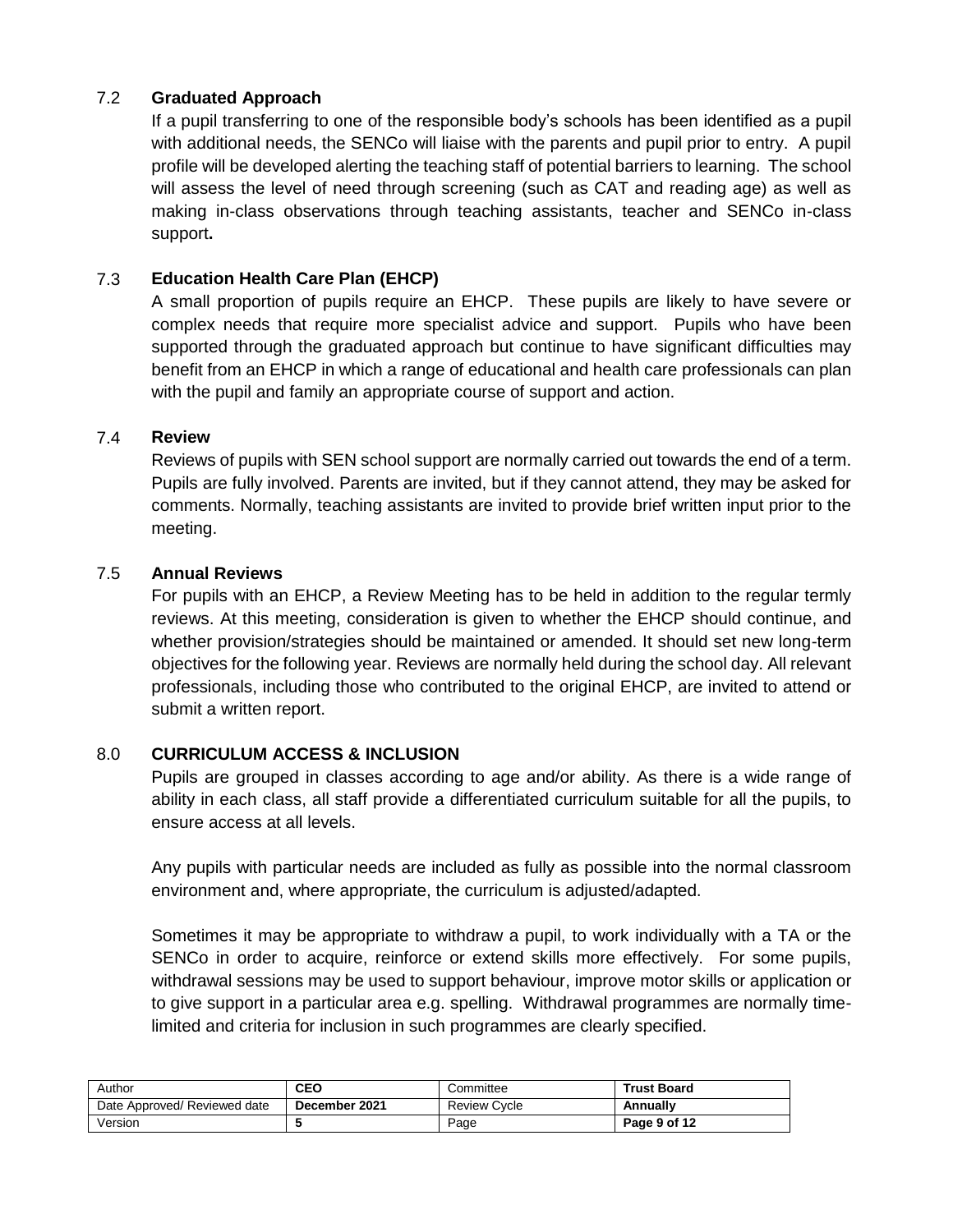Provision for pupils with SEN is intended to enable them to make the greatest possible progress in the context of the school's curriculum and in their personal development.

#### 9.0 **EVALUATING SUCCESS**

The responsible body encourages parents/carers, staff and pupils meet regularly, both formally and informally, to plan outcomes, revise provision and celebrate success. The success of the school's SEN policy and provision is evaluated through:

- Monitoring of classroom practice by the SENCo and subject/phase co-ordinators
- Analysis of pupil tracking data and test results, i.e. Value-added data for pupils on the SEN register
- Monitoring of procedures and practice by the SEN local governorThe local governance board's Annual SEN Information Report to parents, which contains the required information about the implementation and success of the SEN Policy
- monitoring of classroom practice by SENCO and subject/phase co-ordinators
- analysis of pupil tracking data and test results for individual pupils and cohorts
- value-added data for pupils on the SEN register
- monitoring of procedures and practice
- monitoring the quality of Pupil Profiles and review meetings
- Schools' Improvement Plans.

#### 10.0 **ARRANGEMENTS FOR COMPLAINTS (SEE COMPLAINTS POLICY)**

Should pupils or parents/carers be unhappy with any aspect of provision they should discuss the problem with the teacher in the first instance. For a problem that might need time to explore fully, parents/carers should make an appointment. In the event of a formal complaint parents are advised to contact the Head or a member of the school's local governance board, if they prefer. The Oxfordshire parent partnership service (SENDIASS) is available to offer advice.

| Author                       | <b>CEO</b>    | Committee    | <b>Trust Board</b> |
|------------------------------|---------------|--------------|--------------------|
| Date Approved/ Reviewed date | December 2021 | Review Cvcle | Annually           |
| Version                      |               | Page         | Page 10 of 12      |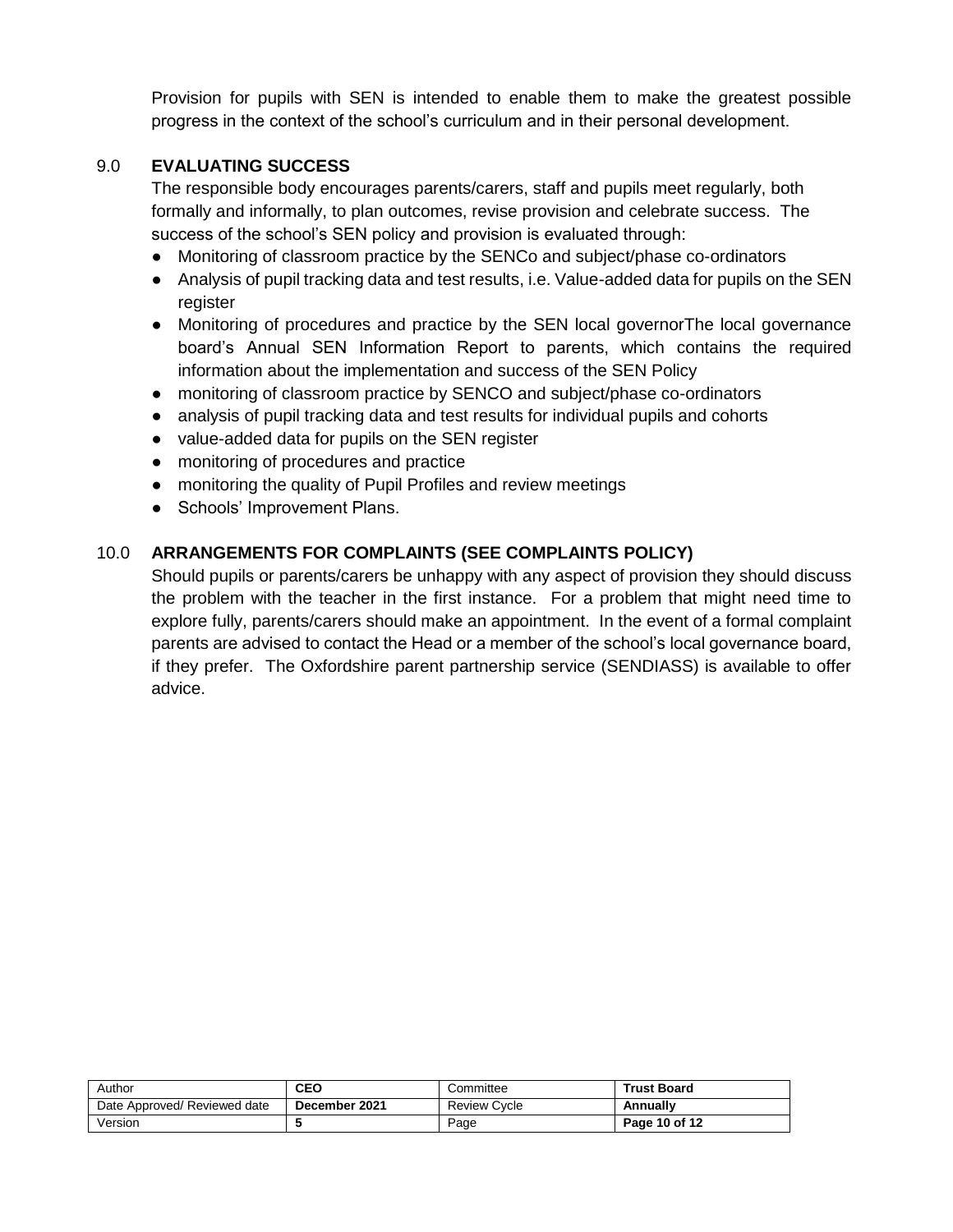# **PARTNERSHIP WITHIN & BEYOND THE SCHOOL**

# 11.0 **PARTNERSHIP WITH PARENTS**

The responsible body's staff will continue to forge home/school links and encourage parents to be partners in the education process. Parents are involved from the outset and encouraged to discuss any concerns with form tutors/class teachers as they arise. They are always encouraged to take part in the process of reviewing and monitoring provision and progress.

Parents will receive accurate information when they meet with teachers, so that they have a full picture of their child's skills and abilities, at whatever level, as well as their child's behaviour at school. They are consulted before outside agencies are involved and are included as far as possible in strategies instigated. Parents have the right to access any records of their child's progress and are encouraged to contribute to these records.

Parent consultation meetings are held annually but parents are welcome to visit the school or arrange meetings at other times to discuss any aspect of their child's progress with the class teacher or SENCO.

A SEN Pupil/Parent forum is aimed to be held once a year to share developments and promote partnership. Oxfordshire parent partnership service (SENDIASS) provides a range of support for parents of pupils with SEN, including Independent Parental Supporters (IPS) and parent training about the Code of Practice. IPS gives advice and support to parents of pupils with SEN at any age or stage. SENDIASS also gives information about mediation services, arranges meetings and produces leaflets and audio guides about many aspects of SEN. They can be contacted on 01865 810541. Some of their leaflets are available in school.

A guide to SEN provision is available in schools, plus the responsible body's SEN Policy, information about the Code of Practice, the SEN Tribunal and how to contact the Local Authority. Parents are welcome to request any of these publications.

#### 12.0 **THE VOICE OF THE CHILD**

All pupils should be involved in making decisions where possible right from the start of their education. The ways in which pupils are encouraged to participate should reflect the pupil's evolving maturity. Participation in education is a process that will necessitate all pupils being given the opportunity to make choices and to understand that their views matter. Confident young pupils, who know that their opinions will be valued and who can practise making choices, will be more secure and effective pupils during the school years. The responsible body encourages pupils to participate in their learning by:

- contributing to reviews and targets (formally or informally);
- talking to teaching assistants and teachers about their learning and individual reward systems.

#### 13.0 **LINKS WITH OTHER AGENCIES, ORGANISATIONS & SUPPORT SERVICES**

| Author                       | CEO           | Committee           | <b>Trust Board</b> |
|------------------------------|---------------|---------------------|--------------------|
| Date Approved/ Reviewed date | December 2021 | <b>Review Cycle</b> | Annually           |
| Version                      |               | Page                | Page 11 of 12      |